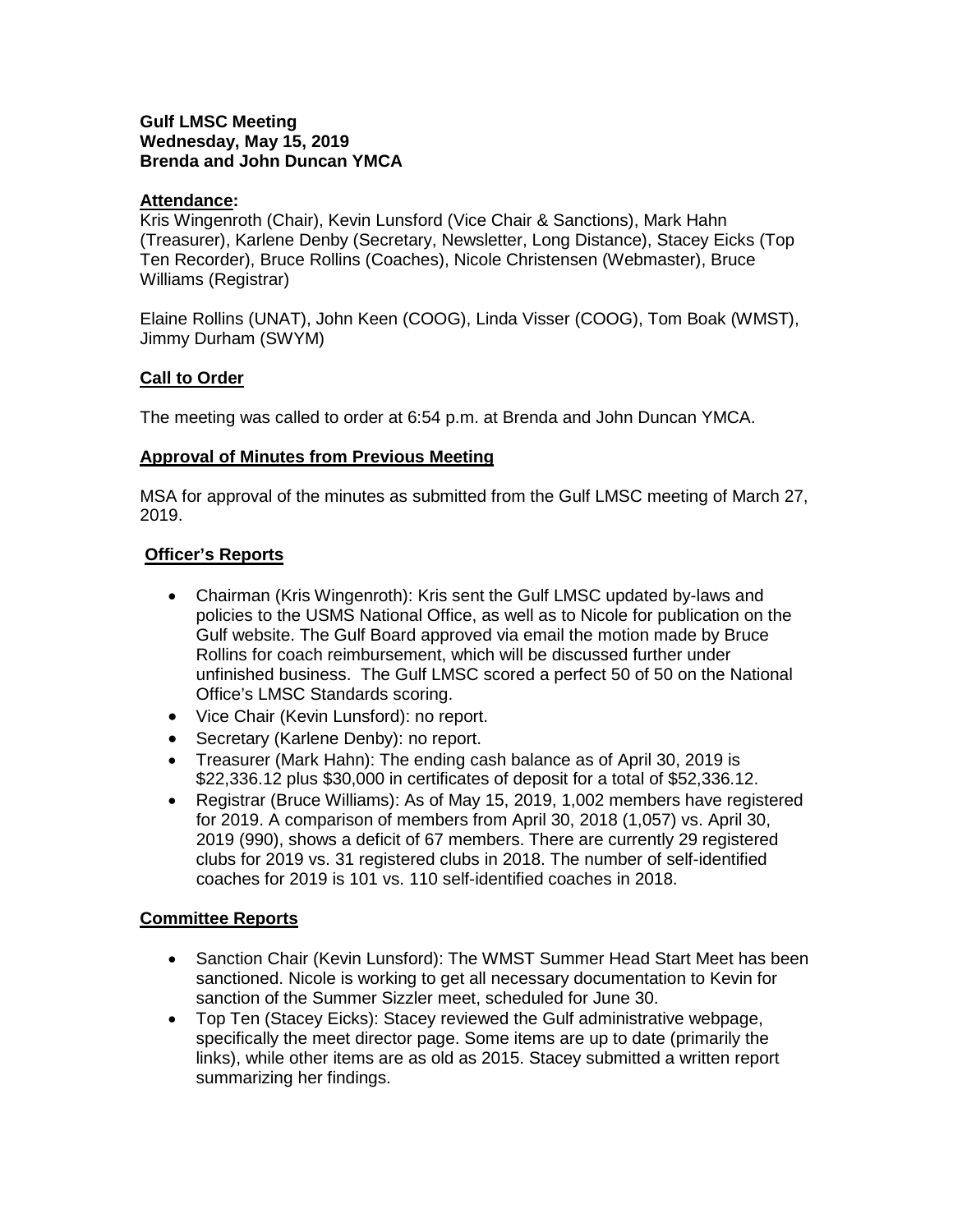- Webmaster (Nicole Christensen Rembach): The transition to the new domain, gulfmastersswim.org, is complete, and it is up and running. There are about nine months remaining on the old domain subscription. Currently, both domains are running concurrently. When the old domain subscription expires, it will drop off. Email reminders should be sent out just prior to the to the expiration of the old domain to remind members of the new web address. The previous email that was sent out to advise members of the new domain was opened by a large percentage of members.
- Communications (Karlene Denby): Karlene is currently working on the Spring edition of the Gulf newsletter. She plans to have the finished newsletter to Elaine Rollins for editing prior to the Memorial Day weekend. Once edited, she plans to forward to Nicole before the end of May for dissemination to the membership, and posting on the Gulf website.
- Coaches (Bruce Rollins): The next big event for coach involvement is the USMS National Office initiative "Try Masters Swimming Week", being held June 1-10. Nicole will send a reminder to both coaches and members, and Karlene will include information in the Spring newsletter regarding this initiative.
- Officials (Herb Schwab, not present): No report. Kris reported that USMS has implemented a certification process for swim officials. Information regarding the certification is on the USMS website. If anyone is interested in getting certified, they should contact Herb.
- Fitness (Robin Tompkins, not present): While Robin was not in attendance at the meeting, she submitted an email report regarding the Gulf Swim University fitness event. Robin advised that several swimmers had increased their mileage and moved up a degree level from the previous year. She had also received multiple emails expressing enthusiasm for the event. The June fitness challenge is Finless Fridays in which swimmers will go fin-free for every Friday workout in June.
- Open Water (Karlene Denby): The inaugural Swim Across America charity swim for cancer research was held on May 4<sup>th</sup>. There were over 125 participants and approximately 75 volunteers. Five Olympians attended the event. As of today's Gulf LMSC meeting, the SAA-Houston event has raised just under \$170,000 for cancer research at MD Anderson Cancer Center's Departments of Pediatric Oncology and Neuro-Oncology.
- Karlene and Bruce had discussed putting on a SAA pool event at the newly renovated Dad's Club pool prior to the end of SAA's fiscal year (October 31, 2019). MSA for the Gulf LMSC to allocate a budget of \$500 to put on a SAA pool event at Dad's Club.

### **Unfinished Business**

- The Board agreed to Bruce Rollins' proposal via email for the reimbursement of the registration fee of those Gulf-registered USMS members who attend a "How to Do A Swim Clinic" certification training, if they conduct an official masters swim clinic, open to all Gulf LMSC members, within one calendar year of their certification. MSA – to approve the above motion.
- MSA to write a policy to reimburse certifications attained by Gulf members.
- Report on Zone Meet Stacey Eicks reported that the Zone meet was a financial success. A P&L will be forthcoming. There were almost 300 swimmers entered.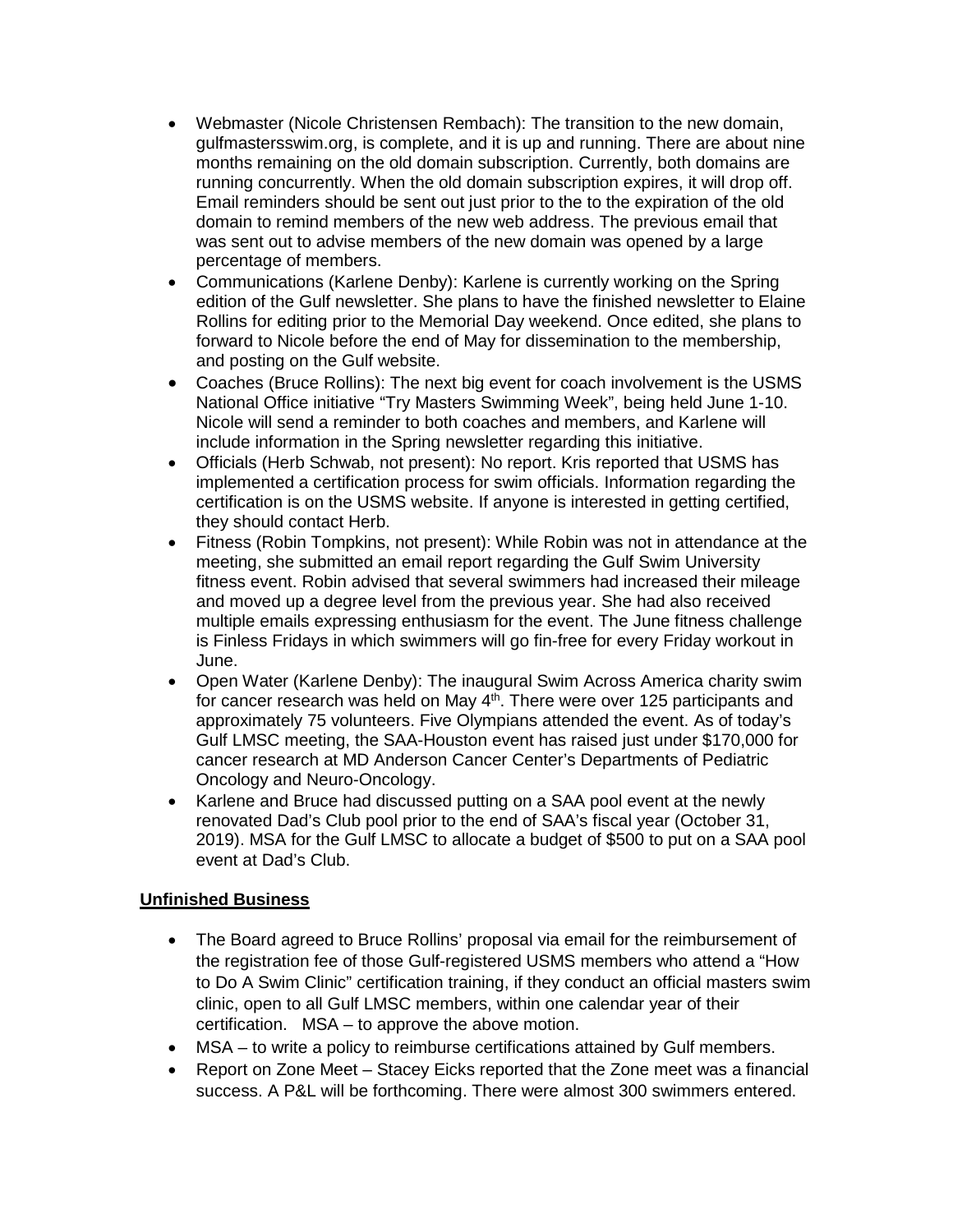There were lots of volunteers, such as timers and runners from Woodlands College Park High School. A donation was made back to the high school's Interact fund. The swimmers liked the award medals, and WMST ran out of medals. MOST filed a formal protest at the meet, as another team was allowed to deck-enter swimmers in open lanes, and those additional swims changed the overall team standings. Kris worked on the protest in conjunction with Charles Cockrell (USMS Competition Chair). and MaryBeth Windrath (USMS Records & Tabulations Chair). The protest was upheld, and the deck-entry swims were deemed to be exhibition swims. The deck-entry swims were, therefore, not eligible for meet scoring or for National Top Ten consideration. The meet was rescored, and MOST won the overall team title.

• Emmett Hines Award – the 2018 inaugural award will be awarded to Emmett Hines, and presented to his widow, Peggy Hines, prior to the annual meeting. Nominations are open for the 2019 award until September 30, 2019. A recipient will be chosen from the nomination submissions, and the 2019 award will be presented at the Gulf annual meeting.

# **New Business**

- Meet dates to be approved: The WMST November Classic SCM meet has finalized a date and is scheduled for November 9-10.
- Report about LC Zones: Nicole reports that the early bird entry deadline is approaching. Meet entries are already coming in. T-shirts and awards have already been designed. Nicole is working hard to get volunteers. There is currently a shortage of lane timers for all three days of the meet.
- **USMS National Convention – Sept. 11 – 15, 2019, St. Louis, Hyatt Regency at the Arch.** Tom Boak, Carolyn Boak, Kris Wingenroth, and Bruce Rollins have automatic delegate status. MSA – to send Stacey Eicks, Kevin Lunsford, Nicole Christensen, and Steve White (alternate, at-large) to the 2019 USMS National Convention.
- By-law proposal by Carolyn Boak: **Article IV** After discussion, the proposal was amended by the House to: Eligibility – Only current members of USMS registered *for a portion of the registration year* with the Gulf LMSC shall be eligible to hold office. (revised wording in bold italic) MSA – to approve the by-law change with the amended wording.
- Bruce Rollins has suggested that the Gulf LMSC make a donation to the Brenda and John Duncan YMCA for our on-going use of a meeting room. MSA – of a \$1,000 donation to the YMCA's aquatics program.
- Try Masters Swimming Week June 1-10: USMS has activated online signup for a 30-day trial registration/waiver form for this event. We need to actively promote the event via the Gulf website, Facebook page, Gulf newsletter, and emails. Nicole will send a separate email to the coaches, informing them that they must sign their program up with the national office if they want their team promoted for this event.